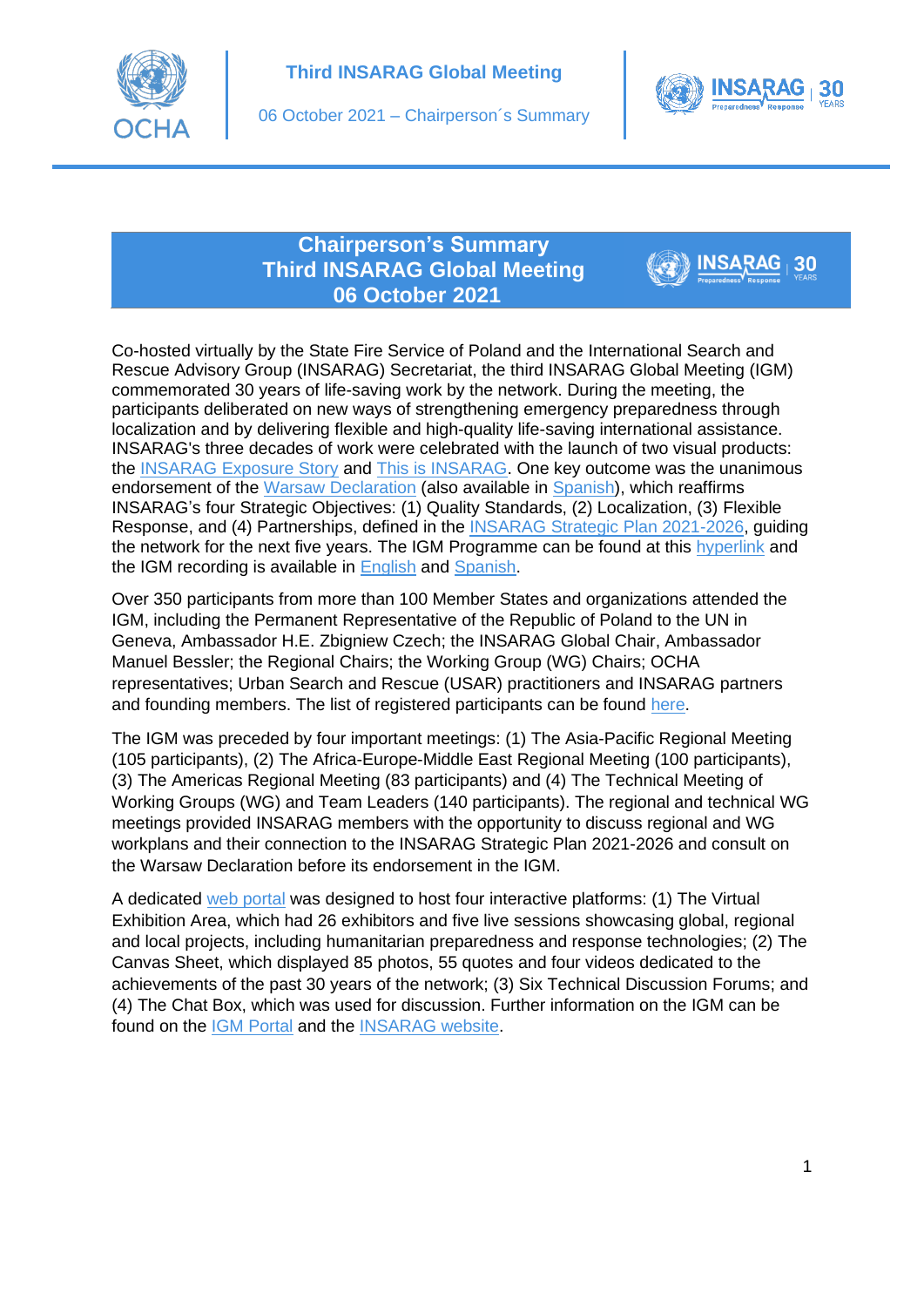



# **Part I: Opening, Policy, Technical and Operational Achievements**

## **Session 1: Opening Statements and Adoption of the Agenda**

Mr. Sebastian Rhodes Stampa, Chief of the Emergency Response Section and INSARAG Secretary, moderated session 1, during which participants were invited to deliver their opening remarks.

Mr. Pawel Jabloński, Undersecretary of State of the Ministry of Foreign Affairs of Poland, paid tribute to the continuous commitment of individuals and Member States who, over the past three decades, have adopted the INSARAG methodology and standards. He outlined that INSARAG is a model for emergency response, with over 90 Member States and organizations enabling flexible USAR response in crises.

Mr. Ramesh Rajasingham, Acting Assistant Secretary-General for Humanitarian Affairs and Deputy Emergency Relief Coordinator stated in a video message that the IGM is a perfect opportunity to celebrate three decades of achievements and deliberate on how to strengthen the network's preparedness and response capacities.

Ambassador Manuel Bessler underlined the development of the INSARAG Strategic Plan 2021 – 2026 and its four core pillars of Quality Standards, Localization, Flexible Response and Partnerships, that will guide the network to be fit for purpose for the next five years. He also stressed that the creation of the INSARAG External Classification (IEC) made USAR response more efficient by establishing verifiable emergency response operational standards.

Brigadier General Andrzej Bartkowiak, Chief Commandant of the State Fire Service of the Republic of Poland and Africa-Europe-Middle East (AEME) Regional Co-Chair highlighted the success of Poland's long-standing partnership with OCHA and expressed his confidence that the IGM would remind members of the value of their contributions to INSARAG's work.

## **Session 2: Reflections on 30 Years of Regional Achievements**

Mr. Winston Chang, INSARAG Unit Head, moderated the session, in which technical experts from the different regions shared key regional achievements in the last 30 years.

## **i. Africa-Europe-Middle East Region**

Dr. Moses Khangale, on behalf of the AEME Regional Co-Chair Dr. Mmaphaka Tau, highlighted that the first classified USAR team from Africa came from Morocco in 2014, and that to date, there are 42 classified USAR teams in the AEME Region, 13 of which responded quickly to the Beirut Port explosions in 2020. During the emergency response mission in Beirut, the INSARAG Coordination Management System (ICMS) was operationalized for the first time and the Damage Assessment Coordination Center (DACC) was successfully established to support local capacities. Dr Khangale also underlined the vital role of the National Accreditation Process (NAP) in strengthening quality response,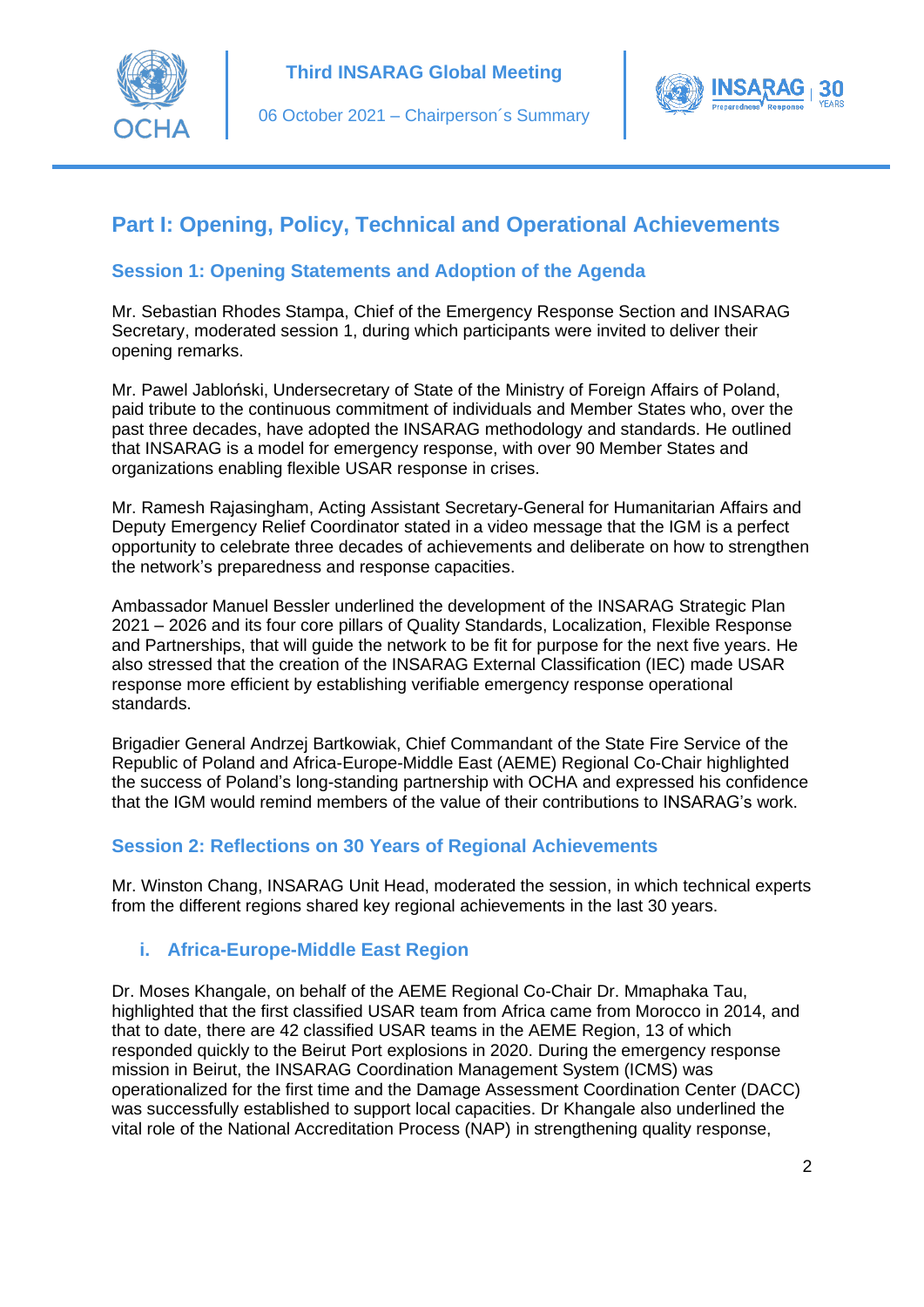



capacities within national disaster management systems and localization. The region is also advancing partnerships, including with the Directorate-General for European Civil Protection and Humanitarian Aid Operations (DG ECHO), exemplified by the ["Guidance for conducting](https://www.insarag.org/wp-content/uploads/2021/05/Annex-D.-Guidance-for-conducting-an-compresse.pdf)  [an INSARAG External Reclassification \(IER\) within the EU MODEX Field Exercise Platform"](https://www.insarag.org/wp-content/uploads/2021/05/Annex-D.-Guidance-for-conducting-an-compresse.pdf). He also noted that the response to Cyclone Idai in Mozambique and the floods in Albania in 2019 reflected the success of the flexible response. Further information on the AEME Region can be found on the [INSARAG website](https://www.insarag.org/regional-groups/africa-europe-middle-east/insarag-africa-europe-middle-east-region/).

## **ii. Americas Region**

Brigadier General Carlos Manuel Yáñez Lazo, the Americas Regional Chair, noted that in 2005 the Agency for International Development produced the first document for the Americas Region which outlined all the requirements for the establishment of USAR teams. He informed participants that the region has two classified USAR teams from the United States of America, one from Colombia and one from Chile. In terms of localization, Colombia and Guatemala have completed the INSARAG Recognised National Accreditation Process (IRNAP), Panama is currently undergoing the process and Honduras and Chile have requested to begin the process. The Americas Region responded to many earthquakes, including those in Peru, Haiti, Chile, Ecuador and Mexico and advanced national capacities by organizing eight Earthquake Response Exercises (EREs) since 2010. The INSARAG Guidelines were translated into Spanish in 2015 and 2020 and the ICMS was implemented in Argentina, Panama, Peru and Colombia. The region has also strengthened its partnership with the American Association of Firefighters (OBA). Further information about the Americas Region can be found on the [INSARAG website.](https://www.insarag.org/regional-groups/america/americas/)

## **iii. Asia-Pacific Region**

Air Marshal Henri Alfiandi, the Asia-Pacific (AP) Regional Chair, reflected on the first IEC in 2008 of USAR teams from Singapore and Australia. The region currently has 11 classified teams from nine countries and regularly conducts EREs with local, regional and global actors and partners. The region is disaster-prone, and most notably has responded to earthquakes in Pakistan in 2005, Indonesia in 2009, New Zealand and Japan in 2011 and Nepal in 2015, where the USAR Coordination Cell (UCC) was established for the first time, and more than 70 USAR teams were deployed. The regional NAP WG was established in 2020. Japan hosted the very first IGM in 2010, during which the network adopted the Hyogo Declaration. INSARAG UCC members engaged in assessment and operational missions following the typhoon in the Philippines in 2013, and assisted Emergency Medical Team (EMT) coordination in Nepal in 2015. The AP region is committed to lead the global discussion on flexible response, including by engaging in the Flexible Response Working Group (FRWG). Further information on the Asia-Pacific Region can be found on the [INSARAG website](https://www.insarag.org/regional-groups/asia-pacific/asia-pacific/).

**Session 3: Reflections on 30 Years of Technical Developments**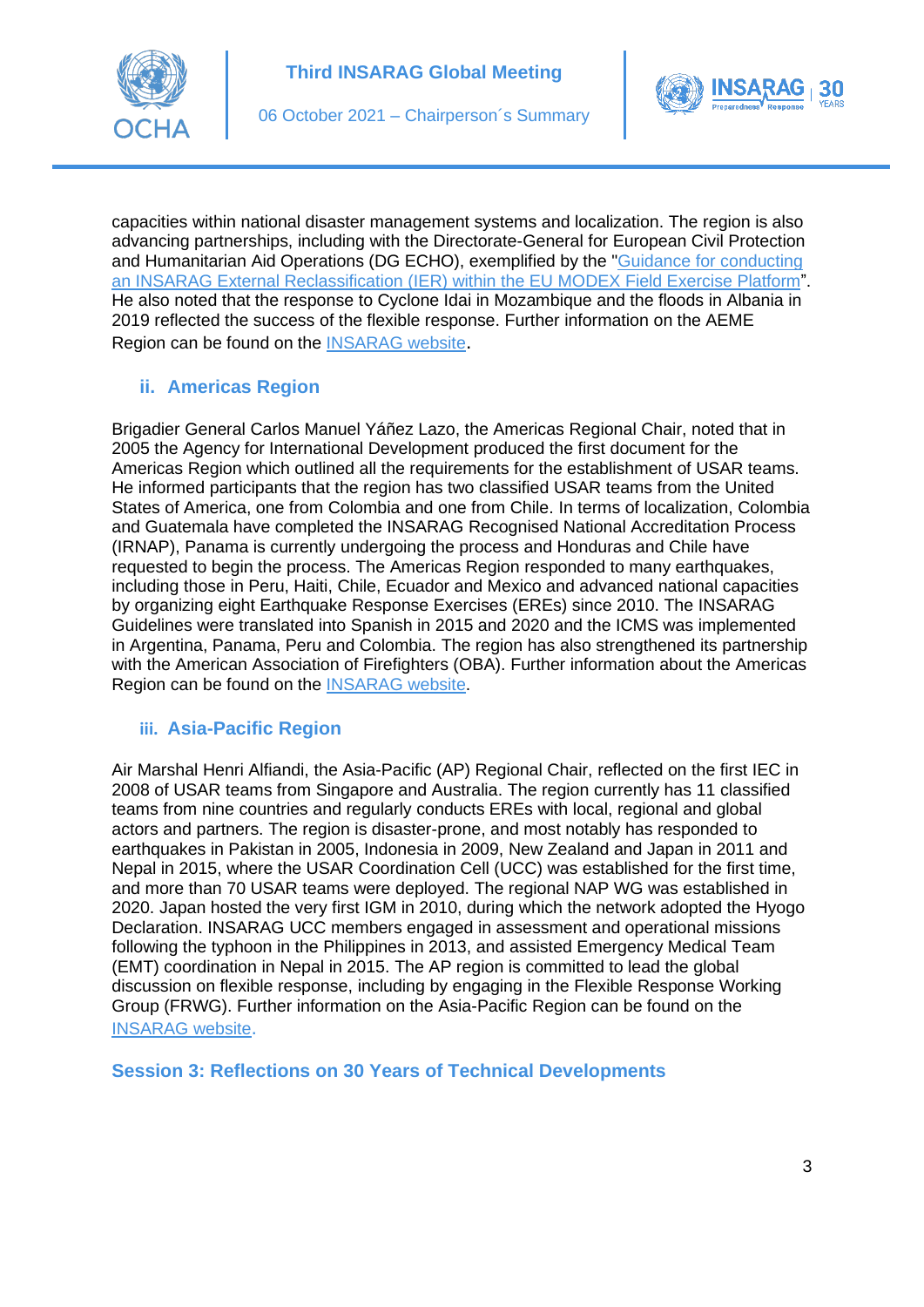



Mr. Roberto Colangelo, Middle East Regional Focal Point, moderated the session, during which experts shared technical reflections on INSARAG's key achievements in the past 30 years.

Ms. Annika Coll, INSARAG External Classification/Reclassification (IEC/R) Review WG Co-Chair, discussed the IEC/R process and its evolution over the years. Since 2005, there have been eight classifications per year and currently there are 57 classified teams. While the quality assurance process was interrupted by the COVID-19 pandemic, it is now being restored. The successful IEC of the Far Eastern Regional Search and Rescue Team of EMERCOM of Russia held between 20 and 24 September 2021 was the first IEC held in two years, due to COVID-19. In addition, three USAR teams will undergo the IEC/R process from 20 to 25 November in Geneva.

Mr. Sebastian Mocarquer, National Accreditation Working Group (NAWG) Chair, emphasised the importance of national capacity building. He reviewed the network's milestones in national capacity building, highlighting that in 2020 the NAWG was established and the latest revision of the INSARAG Guidelines included the IRNAP. He informed participants that four countries have now completed the process (Guatemala, Colombia, France and Turkey), which allows INSARAG recognition of the national USAR accreditation processes. The survey conducted in 2020 with over 50 Member States proved that there is a high demand for IRNAP given that six Member States will undergo the process in 2022.

Mr. Paul Baxter, FRWG Co-Chair, stated that the existence of the FRWG proves that INSARAG is ready to adapt to new crises in order to stay relevant. He explained the objectives and structure of the WG and announced that the next co-chair meeting will be held in January 2022. Furthermore, Mr. Baxter reported on the development of the USAR Coordination Manual, which has been created to provide guidance to international USAR teams on the methodology of USAR coordination. The manual also gathers information from previous international responses to disasters and synchronizes the methodology with the On-Site Operations Coordination Centre (OSOCC) Guidelines and the UN Disaster Assessment and Coordination (UNDAC) Handbook.

Further information on the Working Group updates can be found on the [INSARAG website](https://www.insarag.org/global-structures/working-group/).

#### **Session 4: Bolstering Partnerships**

Ms. Margherita Fanchiotti, Focal Point for Response at the UNEP/OCHA Joint Environment Unit, moderated the session, which highlighted some of the key partnerships INSARAG has established over the last three decades.

Mr. Hans Das, Director of DG ECHO, presented the achievements of the partnership between INSARAG and the European Union Civil Protection Mechanism, emphasizing that the need for trained, equipped and interoperable USAR teams remains crucial as more sudden-onset disasters are occurring, as seen in Albania in 2019 and Lebanon in 2020. He highlighted that the European Civil Protection Pool brings together emergency response capacities for deployment and includes 15 INSARAG classified teams. Mr. Das also mentioned the publication of the "Guidance for conducting an INSARAG External [Reclassification \(IER\) within the EU MODEX Field Exercise Platform"](https://www.insarag.org/wp-content/uploads/2021/05/Annex-D.-Guidance-for-conducting-an-compresse.pdf), which is a key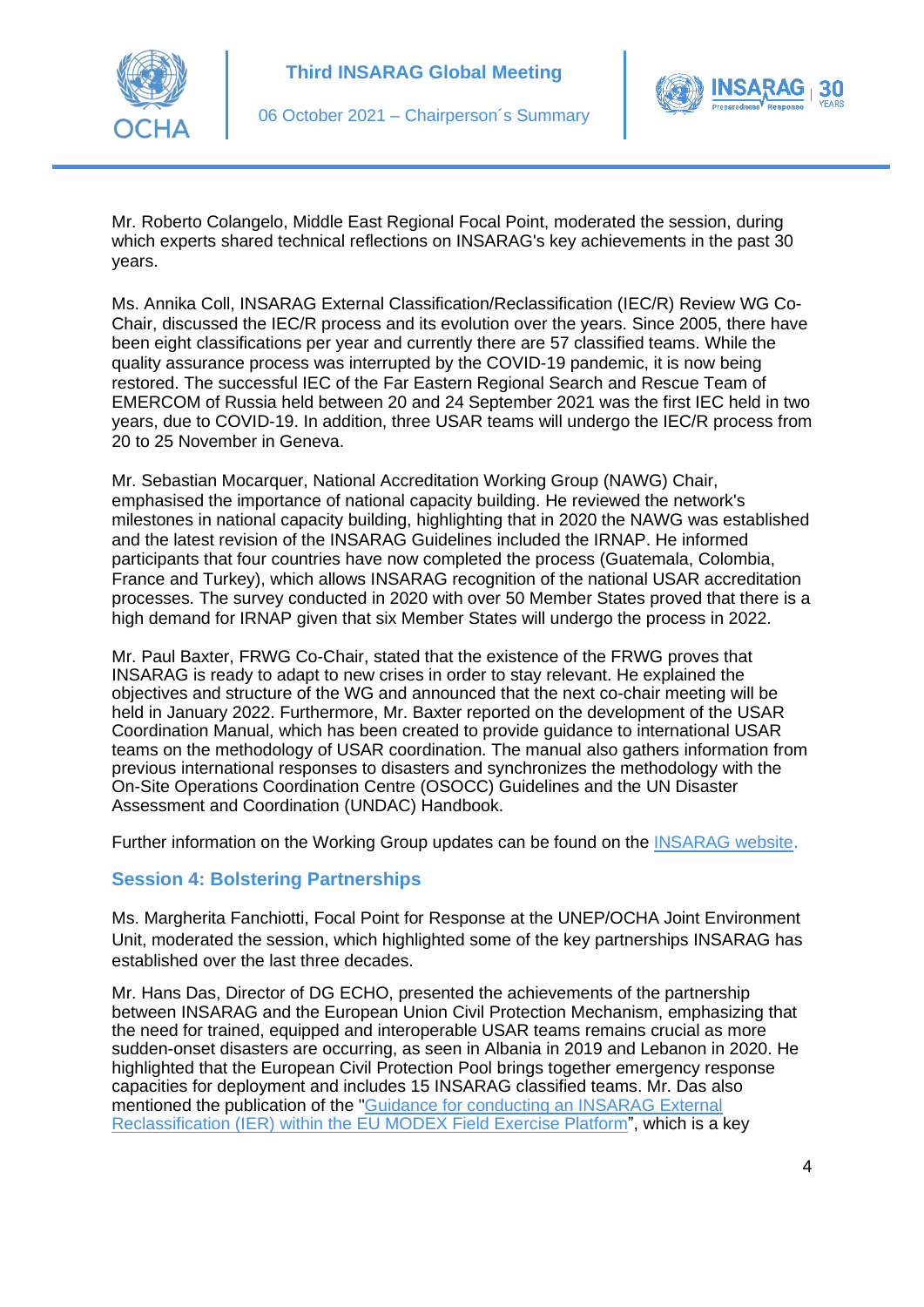



example of the close cooperation between DG ECHO and INSARAG and the desire to continuously improve the quality of what we jointly deliver.

Mr. Flavio Salio, Network Lead of the EMT Initiative of the World Health Organization (WHO), underlined that the fruitful collaboration with INSARAG led to the endorsement of the [Joint Statement](https://www.insarag.org/global-structures/global-news/joint-statement-issued-by-insarag-mwg-and-who-emt_v19may2021/) of the INSARAG Medical Working Group and the WHO EMT on "Field Response During Times of COVID-19" designed to facilitate the response during the pandemic based on the adherence to safety standards. Moreover, he mentioned that the EMT adopted INSARAG methodology for the Classification/Reclassification of the EMT Technical WG. The EMT network also contributed to INSARAG Simulation Exercises through the establishment of the EMT Coordination Cell.

Colonel Martín Cucalón de Ycaza, President of OBA, informed participants that in 2019, OBA remained committed to implementing the INSARAG Guidelines and methodologies in Latin America through organizing virtual training and meetings, such as the 2020 Edition of the OBA Virtual Congress and the Regional advancement of the NAP. OBA also created a technical support group of members to promote, deliberate and enhance INSARAG-related activities.

# **Part II: 30th INSARAG Anniversary**

## **Session 5: Launch of the INSARAG Exposure Story and This is INSARAG**

Ms. Haruka Ezaki, INSARAG Focal Point for the AP Region, moderated the session which [launched](https://www.insarag.org/wp-content/uploads/2021/10/This-is-INSARAG-and-Exposure-Launch-Video-04_10_2021.mp4) two visual products: The [INSARAG Exposure Story](https://unocha.exposure.co/insarag-1) and [This is INSARAG.](https://www.insarag.org/wp-content/uploads/2021/10/This-is-INSARAG-200dpi_for-website.pdf)

Ms. Edem Wosornu, Chief of the Response Support Branch, underlined that INSARAG is an invaluable partner to OCHA, contributing to its mandate and mission. She stressed that operations have become more complex, because of COVID-19, conflicts and the climate crisis, and that the international community must adapt to resolve the challenges ahead. She also emphasised the importance of addressing gender-based violence, as 70 per cent of women experience it in humanitarian contexts compared to 35 per cent worldwide. Ms. Wosornu reaffirmed the fundamental role of the United Nations (UN) in protecting women and ensuring that the four IASC Strategic Priorities are integrated into the relevant national training and regulations.

Ambassador Bessler thanked all those who have contributed to the achievements in the past 30 years and reaffirmed that those efforts are well-represented in the products launched, which are dedicated to all emergency responders and rescue teams who answered the call to save lives when disasters struck.

#### **Session 6: Endorsement of the Warsaw Declaration**

Mr. Martijn Viersma, INSARAG Focal Point for Europe, moderated the session which presented the [introduction](https://www.insarag.org/wp-content/uploads/2021/10/Warsaw-Declaration-Endorsement-Video-01_10_2021-1.mp4) and unanimous endorsement of the [Warsaw Declaration,](https://www.insarag.org/wp-content/uploads/2021/10/Warsaw-Declaration-ENDORSED-on-06-October-1.pdf) also available in [Spanish.](https://www.insarag.org/wp-content/uploads/2021/10/Declaracion-de-Varsovia-Aprobada-el-06-Octubre-de-2021-1.pdf)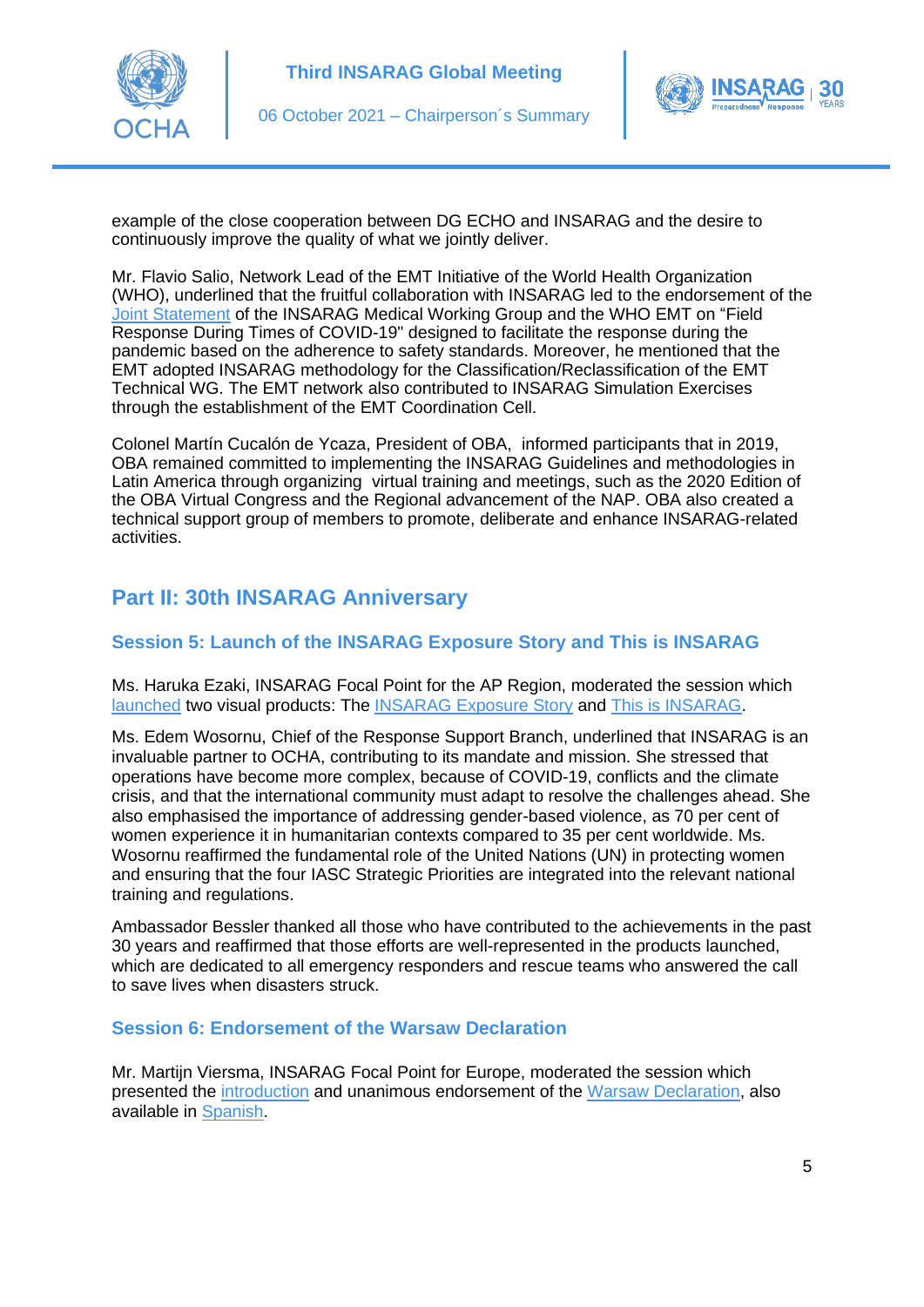





Brigadier General Mariusz Feltynowski, Rector Chief Commandant of the Main School of Fire Service and AEME Regional Co-Chair, introduced the Warsaw Declaration and its relevance to the INSARAG Strategic Plan 2021 – 2026. He also affirmed the AEME Region's support of the Warsaw Declaration.

Brigadier General Carlos Manuel Yáñez Lazo expressed the support of the Americas Region towards the Warsaw Declaration by underlining the importance of strengthening capacity at the national and local level to improve the NAP. Bolstering partnerships and collaborations is also important for the region; the Americas Regional Group are working closely with EMTs, the Pan American Health Organization (PAHO/OPS), WHO, OBA and other partners in the region, and are looking for further cooperation.

Air Marshal Henri Alfiandi highlighted that the Warsaw Declaration aids a wider understanding of the INSARAG Guidelines and methodology, which are translated into some of the national languages of the AP Region (Chinese, Japanese and Korean). He also noted that the establishment of the AP NAWG to promote the NAP and IRNAP enhances the efficiency of coordination and ensures quality control. The region has also been providing inputs on the concept of Flexible Response and the promotion of the ERE in the region, which began in 2020, recognizing the importance of preparedness and adaptability during the pandemic, through webinars and virtual training.

Ms. Wafaa Saeed, acting Director of OCHA's Coordination Division, underlined that the UN's very purpose, namely, bringing people and Member States together to "achieve international cooperation in solving international problems", is reflected in the Warsaw Declaration. The endorsement of the Warsaw Declaration represents a fundamental step towards providing people in need with stability by reaffirming support to disaster-affected countries in exercising their sovereign role to coordinate international humanitarian assistance in their territories.

Lastly, Ambassador Bessler expressed his gratitude to the regional chairs and OCHA representatives for their support of the Warsaw Declaration and invited all the participants to consider it endorsed.

## **Session 7: Statements by INSARAG Founding Members and Pioneers**

Ms. Ana Maria Rebaza Delgado, INSARAG Focal Point for the Americas region, moderated the session which invited INSARAG Founding Members and Pioneers to share their memories and experiences throughout their service for INSARAG.

Mr. Ola Almgren, UN Resident and Humanitarian Coordinator in Myanmar and former INSARAG Secretary from 1991 to 1998, noted INSARAG's key "ingredients": USAR standards for countries offering and requesting international assistance; a coordination mechanism that could be deployed (the OSOCC); and, lastly, an international body of practitioners that could advance USAR operations. He also acknowledged pioneers, such as Mr. Toni Frisch from Switzerland, Mr. Dietrick Liepke from Germany, Mr. Pete Bradford from